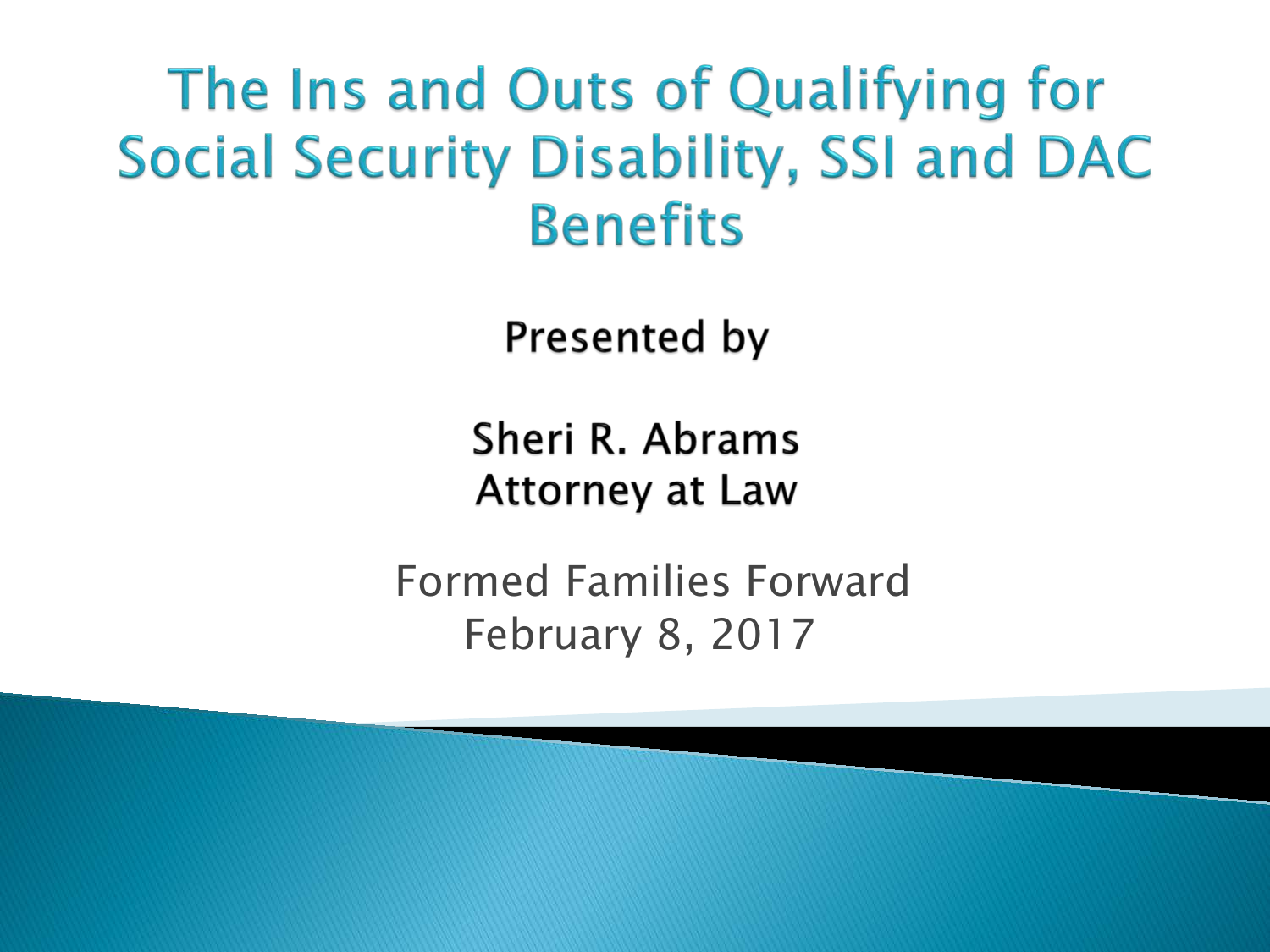### **About Sheri R. Abrams**

- ▶ Practicing Social Security Disability Law, Estate Planning, Elder Law and Special Needs Planning for more than 20 years
- ▶ Rated "AV Preeminent," "Super Lawyer," "Best Lawyers in America"
- ▶ Board of Directors of Virginia Academy of Elder Law Attorneys (VAELA)

George Washington University Law School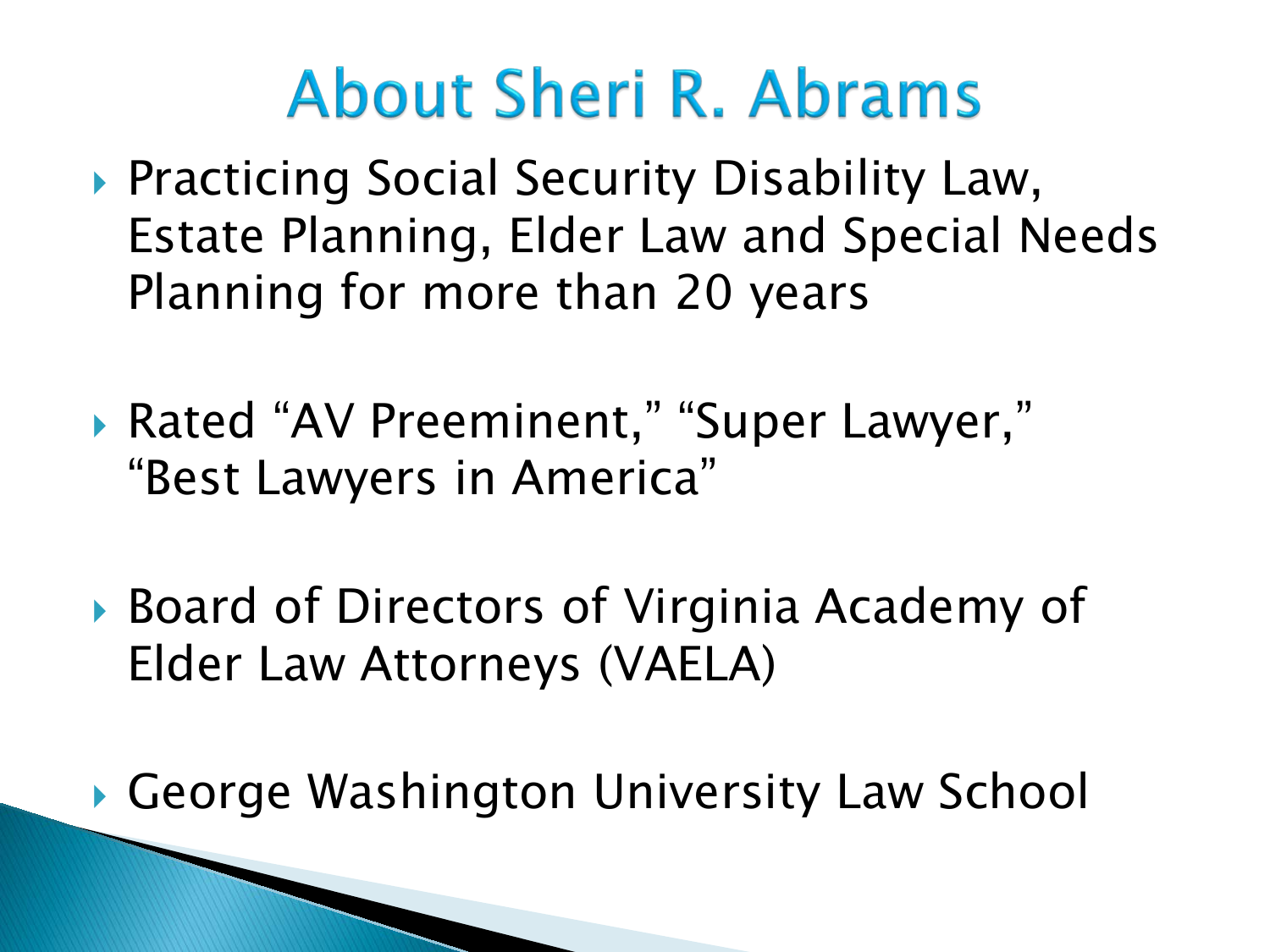# **About Sheri R. Abrams**

- Author of the Book "Don't Gamble with Your Social Security Disability Benefits"
	- Available For Free Download:
		- www.sheriabrams.com
	- Also Available at Amazon.com, Kindle, Nook (Barnes & Noble)
- See my Blog:
	- www.virginiadisabilitylawblog.com
- ▶ Free Monthly Newsletter
- Download my new Android APP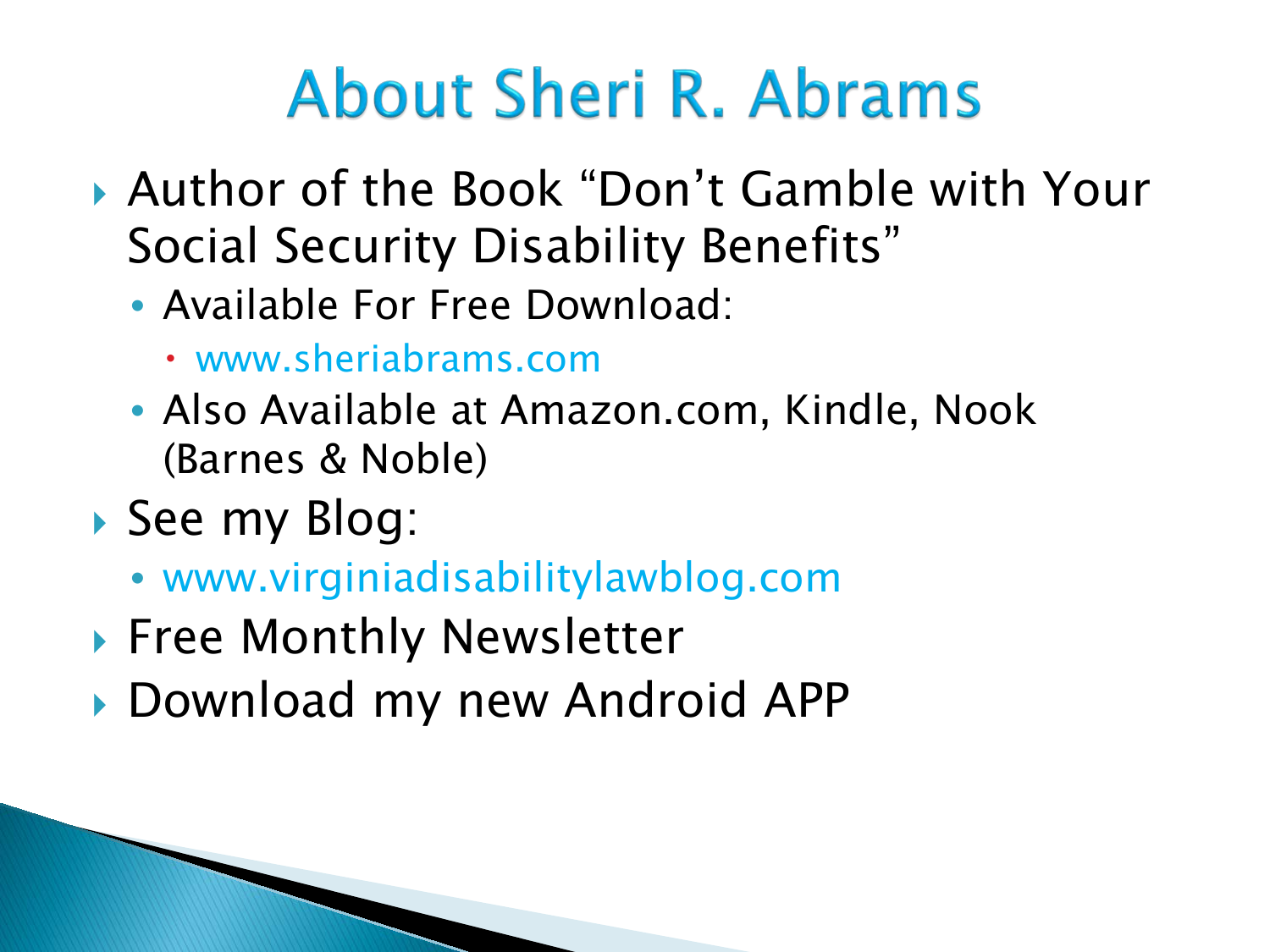# **Social Security Disability Benefits**

- ▸ There are 3 separate programs that Social Security administers.
	- Social Security Disability also known as SSDI, Title II or DIB.
	- Supplemental Security Income for adults and children also known as SSI or Title XVI .
	- Disabled Adult Child Benefits also known as DAC.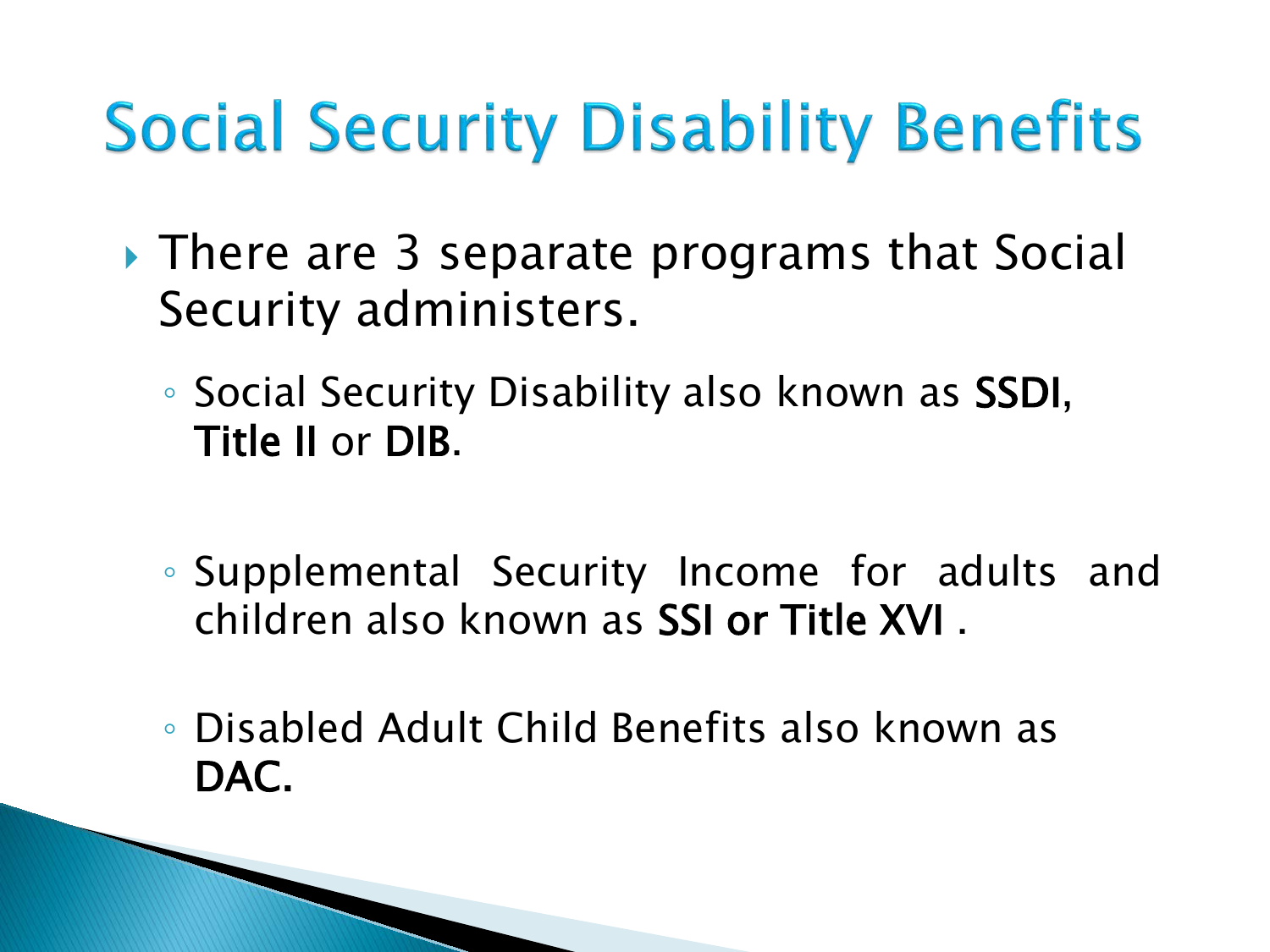#### Social Security Disability (SSDI, TITLE II or  $D(B)$

- ▶ Monthly Cash Benefit
- Must have worked long enough and recently enough.
	- Generally need 40 quarters of coverage.
		- ▶ A quarter of coverage (QC) in 2017 is \$1,300.
	- Worked 5 of the last 10 years.
		- ▶ Date Last Insured Problem.
- ▶ Comprised of all your FICA Earnings.
- Payment amount dependent on wage history.
	- ▶ Full retirement age amount.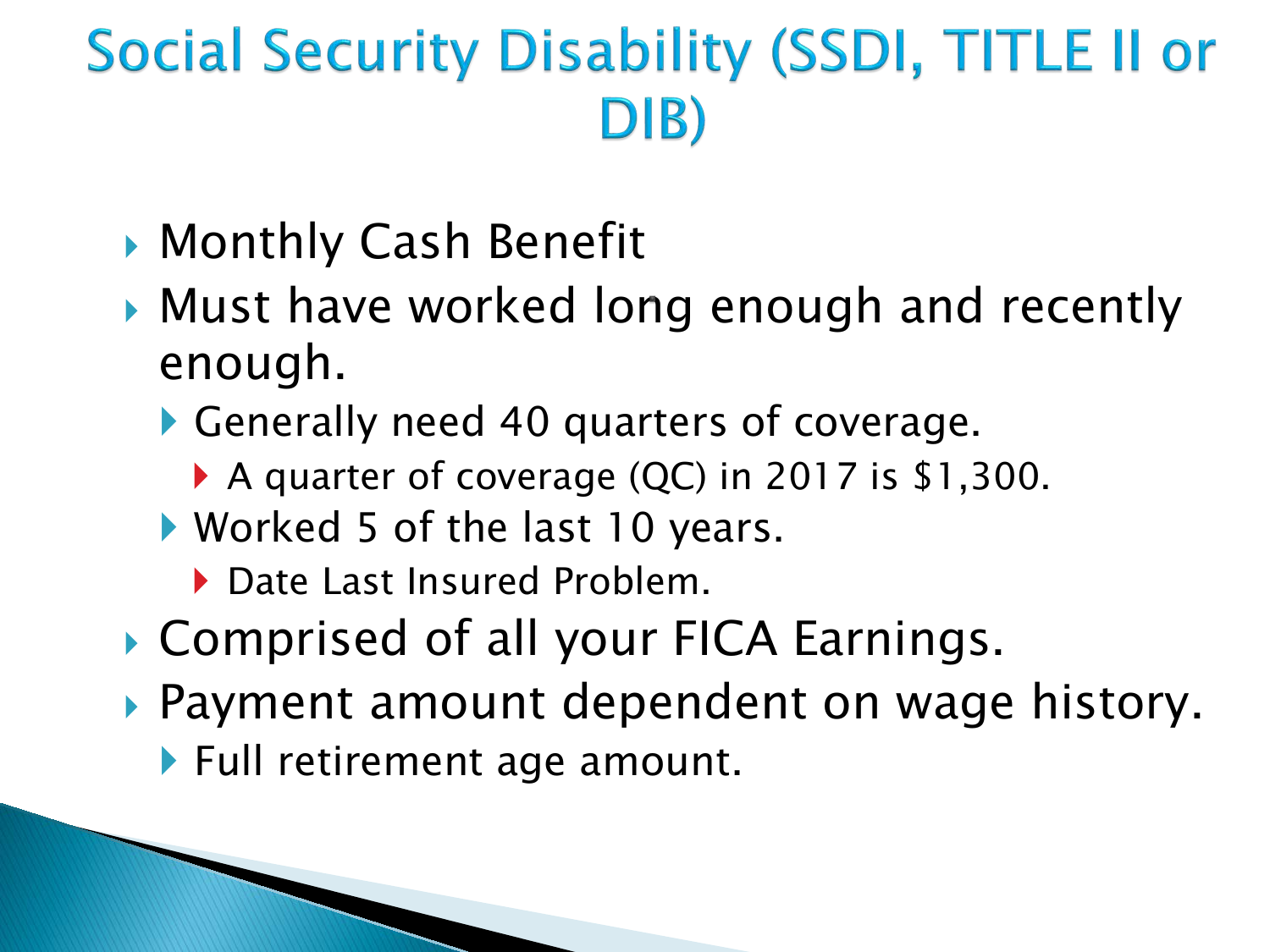# **Social Security Disability (SSDI, Title** II or DIB)

- Can receive up to \$2,687 per month (2017).
- ▶ Your children will get extra benefits up until age 18 (19 if in school) (usually  $\frac{1}{2}$  more).
- Qualify for Medicare after two years of SSDI eligibility (29 months after "onset date").
	- **Medicare not free.**
- ▶ 5-Month waiting period.
	- SSA can pay Retroactive Benefits up to 1 year before your application date.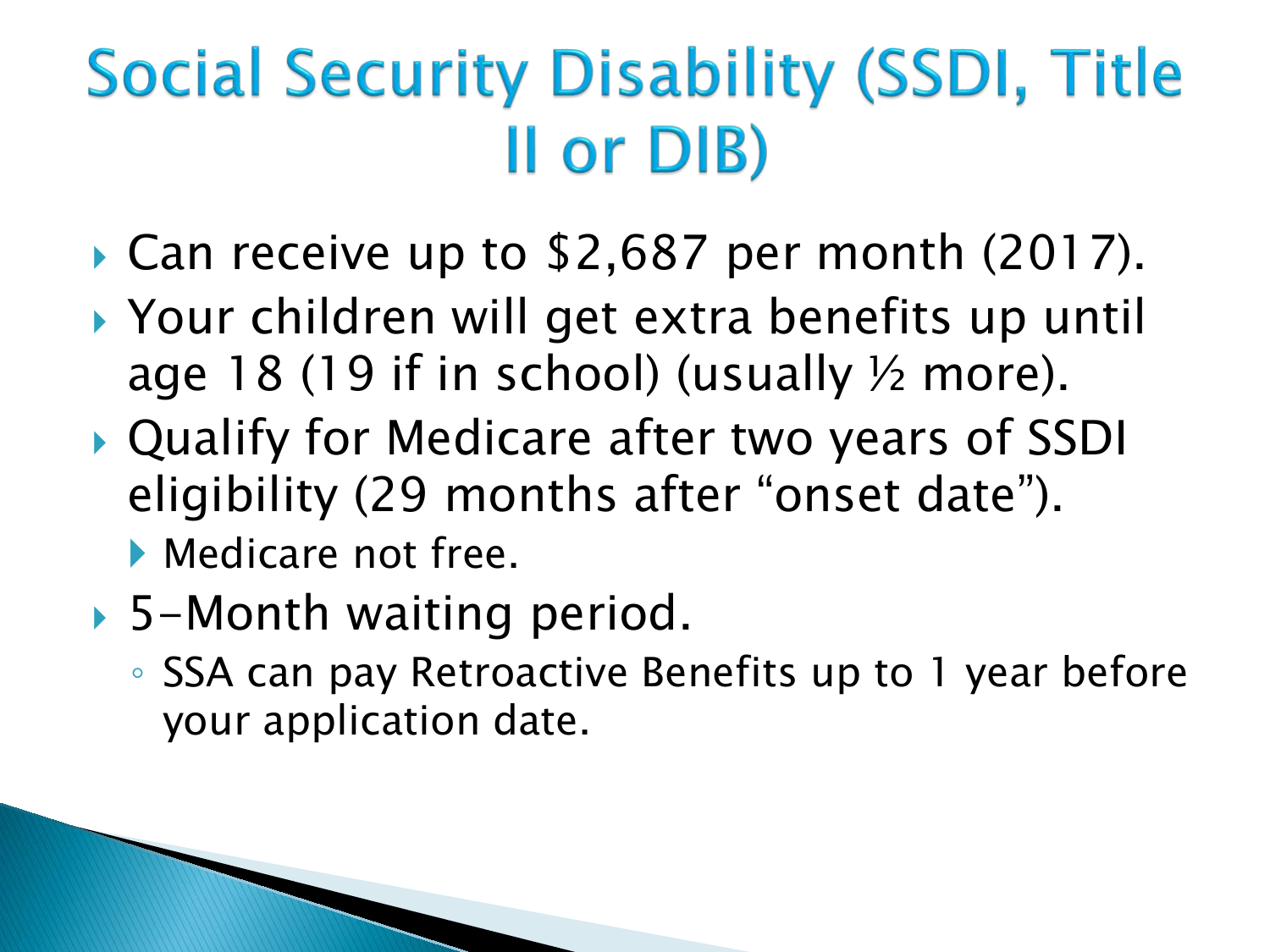### Supplemental Security Income (SSI or Title XVI)

- Welfare Type Program (limited to U.S. Citizens with some exceptions).
- Never had to work.
- ▶ Very limited income and resources. (\$2,000 for 1 person, \$3,000 for a couple).
- Can receive up to \$735 per month for 1 person, \$1,103 per month for a couple (2017), but this varies by State.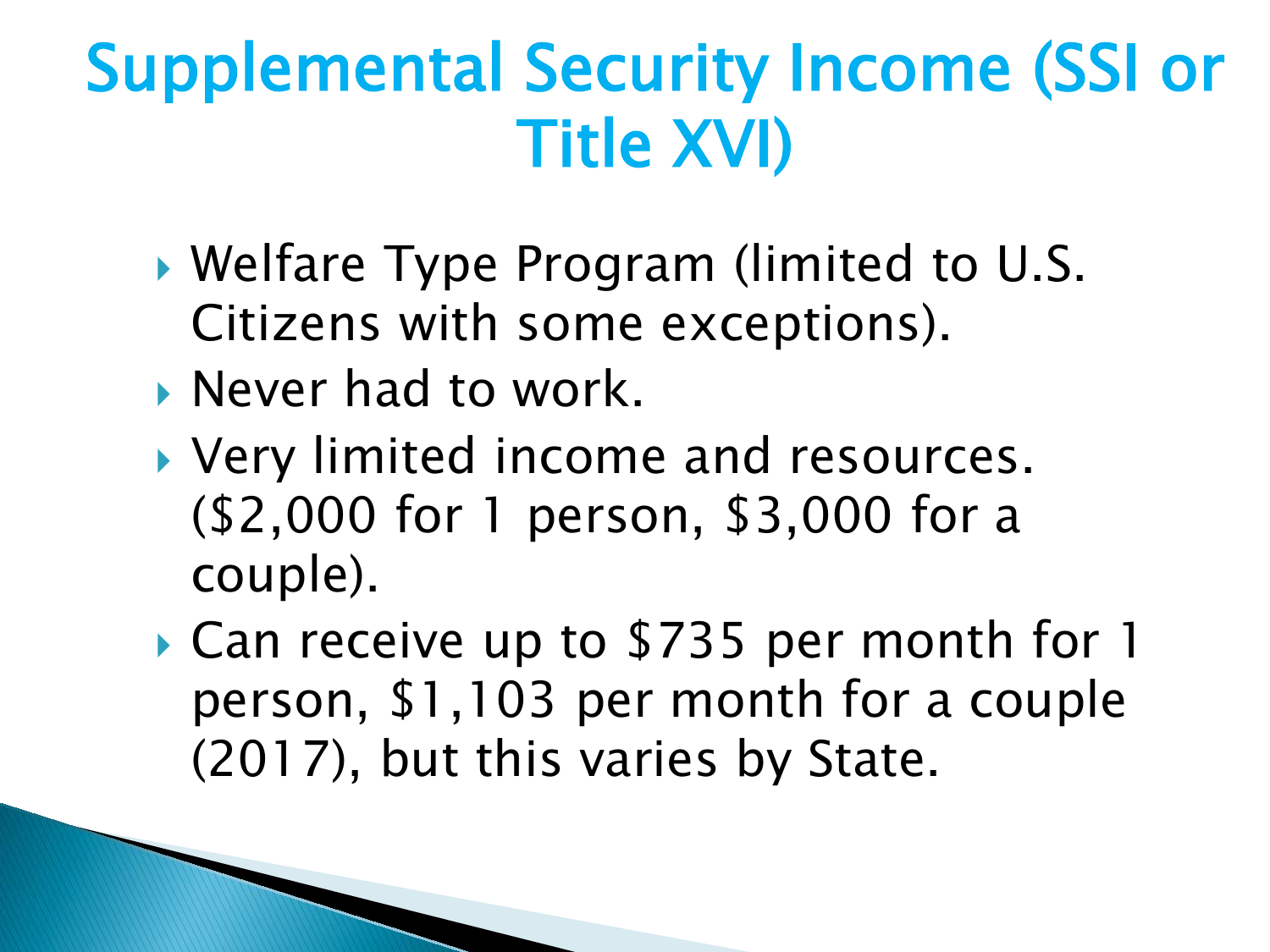### **Supplemental Security Income (SSI or Title XVI)**

- Will receive Medicaid immediately (only need \$1 of SSI to get Medicaid)
	- Medicaid is free
- ▶ SSI Benefits start at date of application ◦ No waiting period
- ▶ SSI does not pay any dependent benefits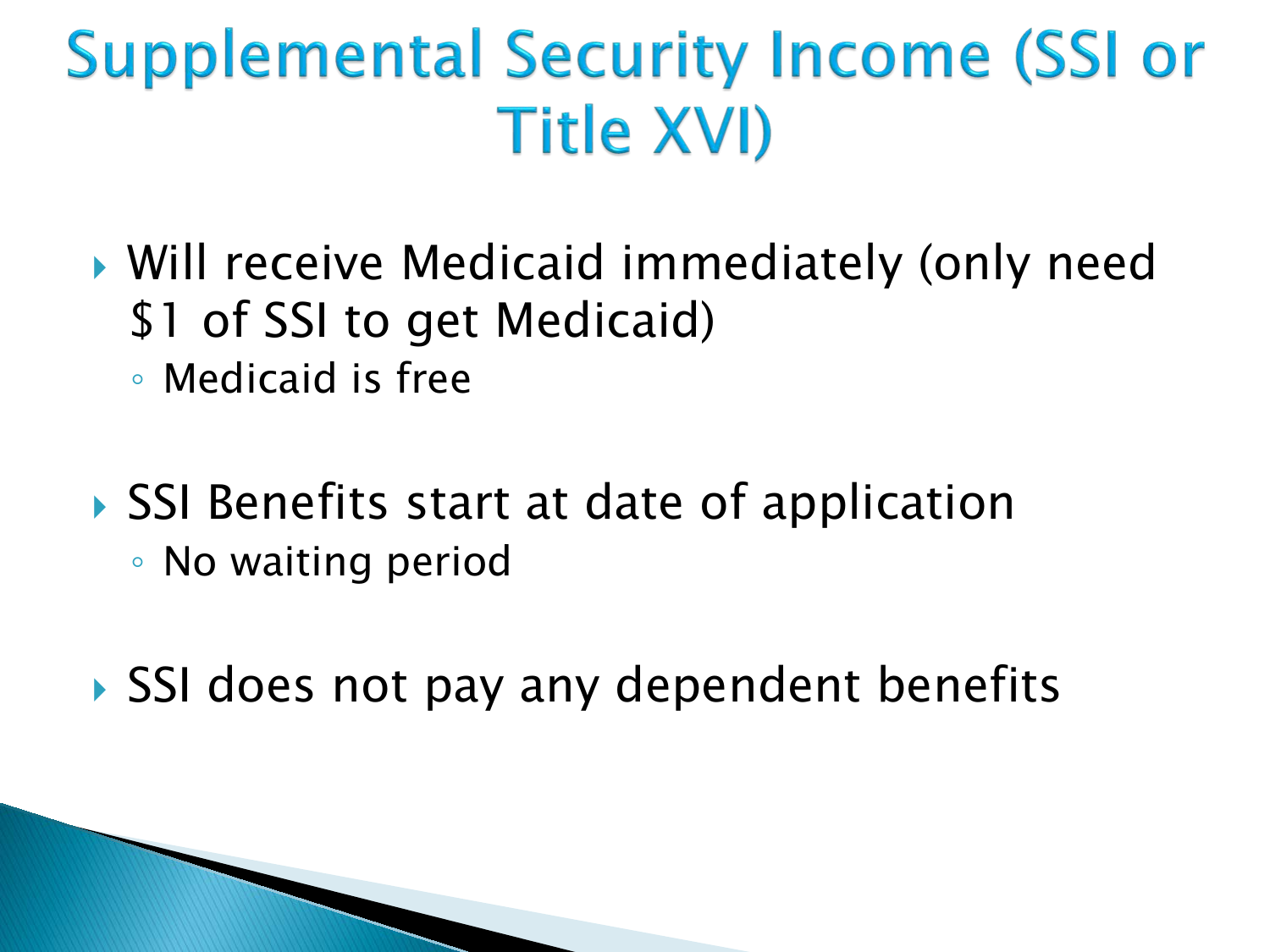# **SSI For Children**

- ▶ Eligible for child SSI benefits beginning at birth.
- ▶ Eligible for child SSI benefits until age 18.
	- Can then be determined eligible for adult SSI.
- Deemed Income.
	- Parents income used to determine child's financial eligibility.
		- Only until age 18.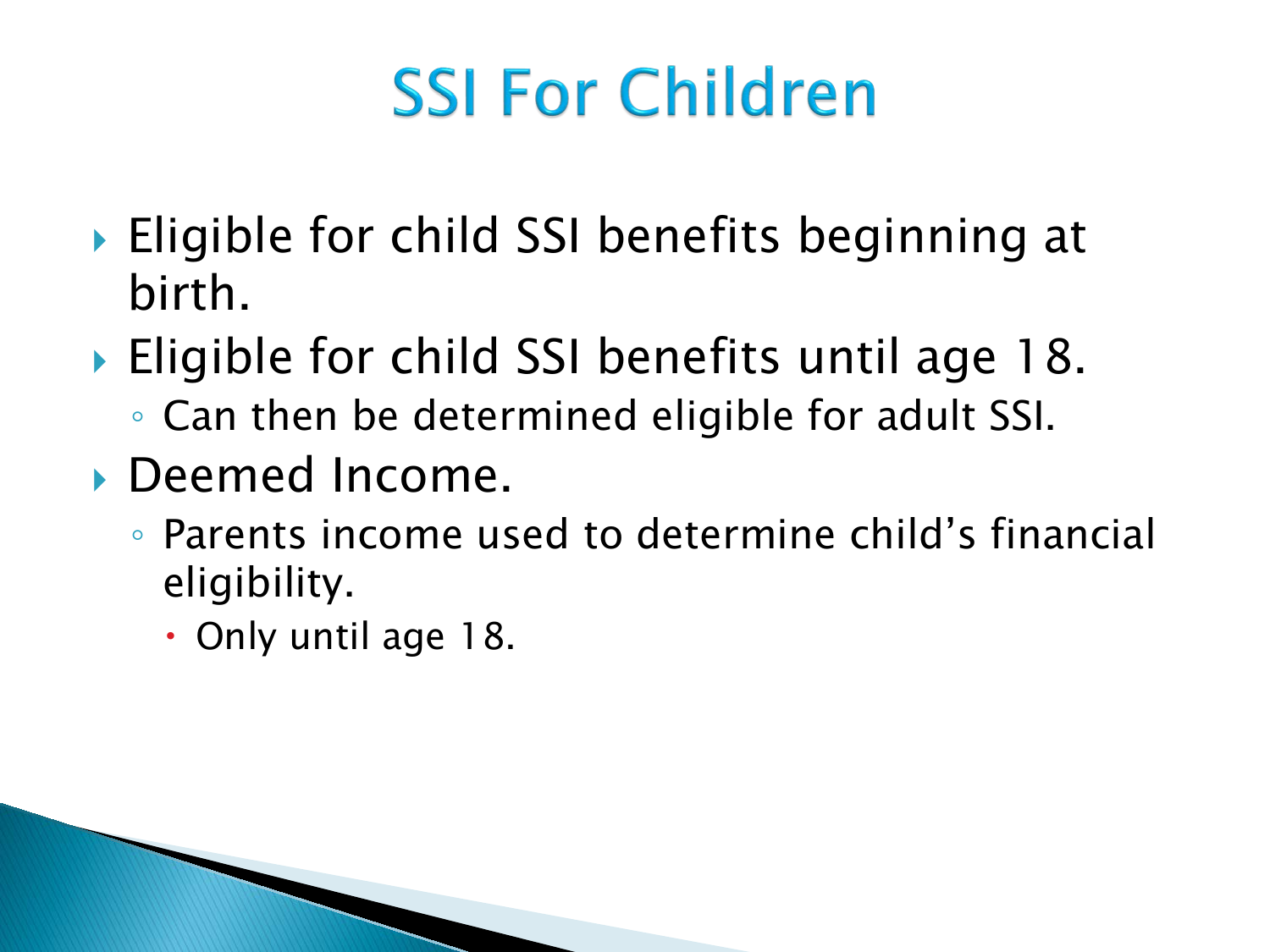### **Disabled Adult Child Benefits (DAC)**

- ▶ Adults who were disabled before age 22.
- ▶ Eligible if parent is deceased or are receiving Social Security Disability or Retirement benefits.
- ▶ Can receive Social Security Disability benefits (not SSI) and Medicare.

◦ ----no income/resource limitation.

- ▶ ½ parent's amount if disabled or retired.
- ▶ ¾ parent's amount if deceased.
- ▶ Strict rules on marriage.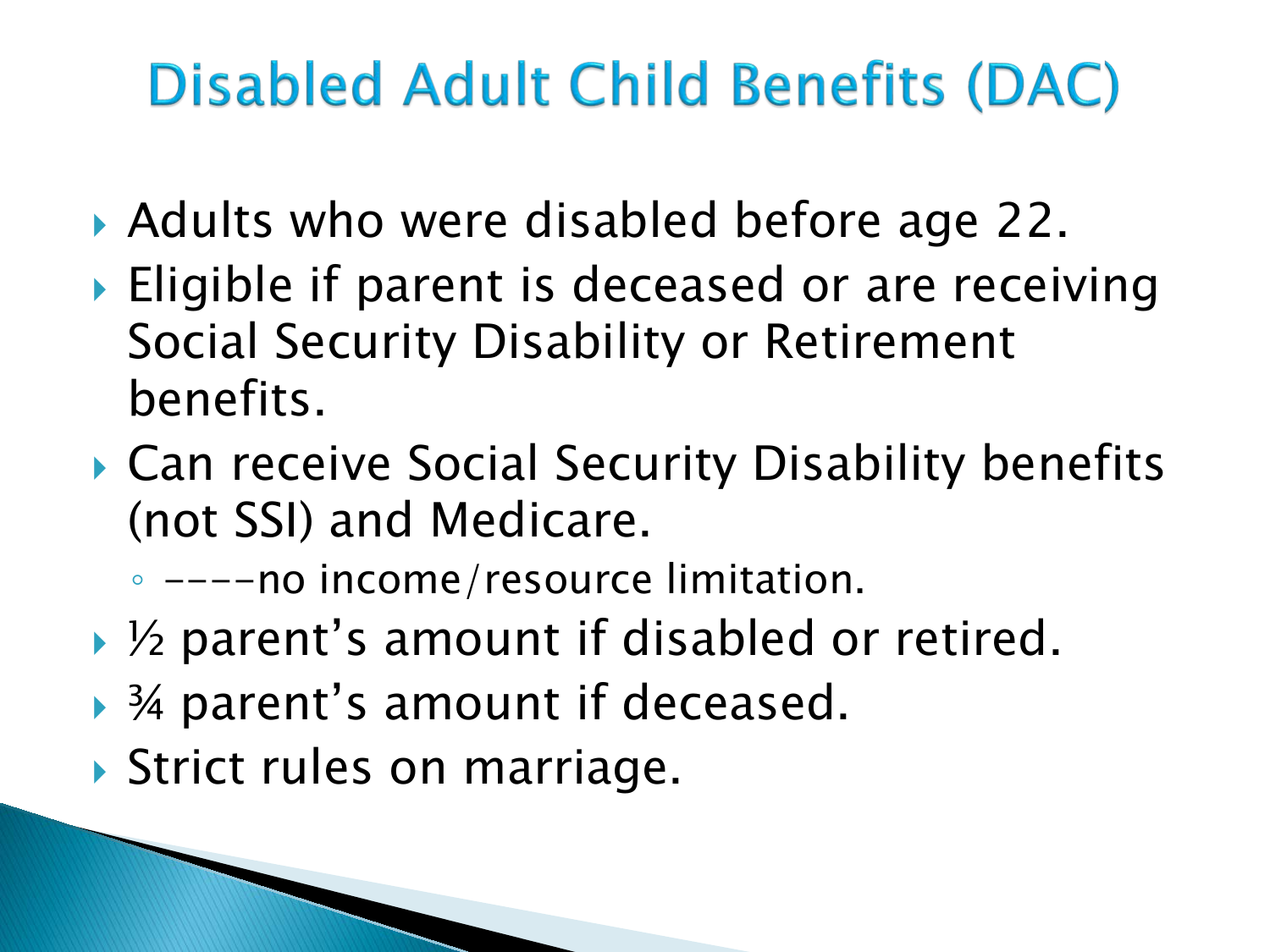# **Social Security's Definition of Disability**

- Severe mental or physical impairment.
- Medically verifiable.
- ▶ Has lasted or is expected to last twelve consecutive months, or result in death.
- Claimant unable to engage in Substantial Gainful Activity (SGA) (\$1,170 in 2017).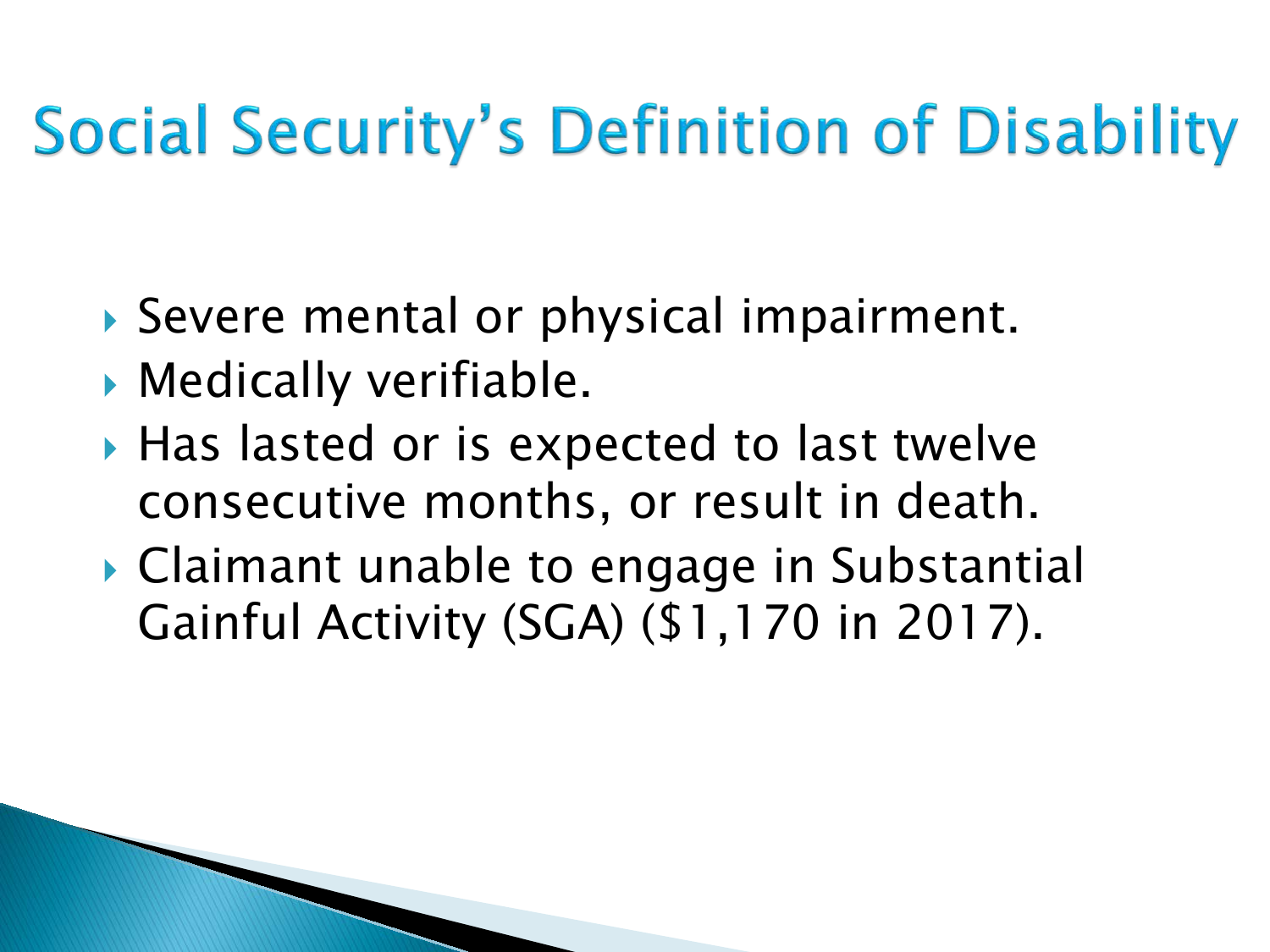### **5 Step Sequential Evaluation Process**

- ▶ Step 1) Is the individual currently engaging in SGA? (\$1,170 in 2017).
- ▶ Step 2) Does the individual have a severe impairment(s)?
- ▶ Step 3) Does the individual have any impairment(s) which meets or equals a listed impairment?
	- Federal Register.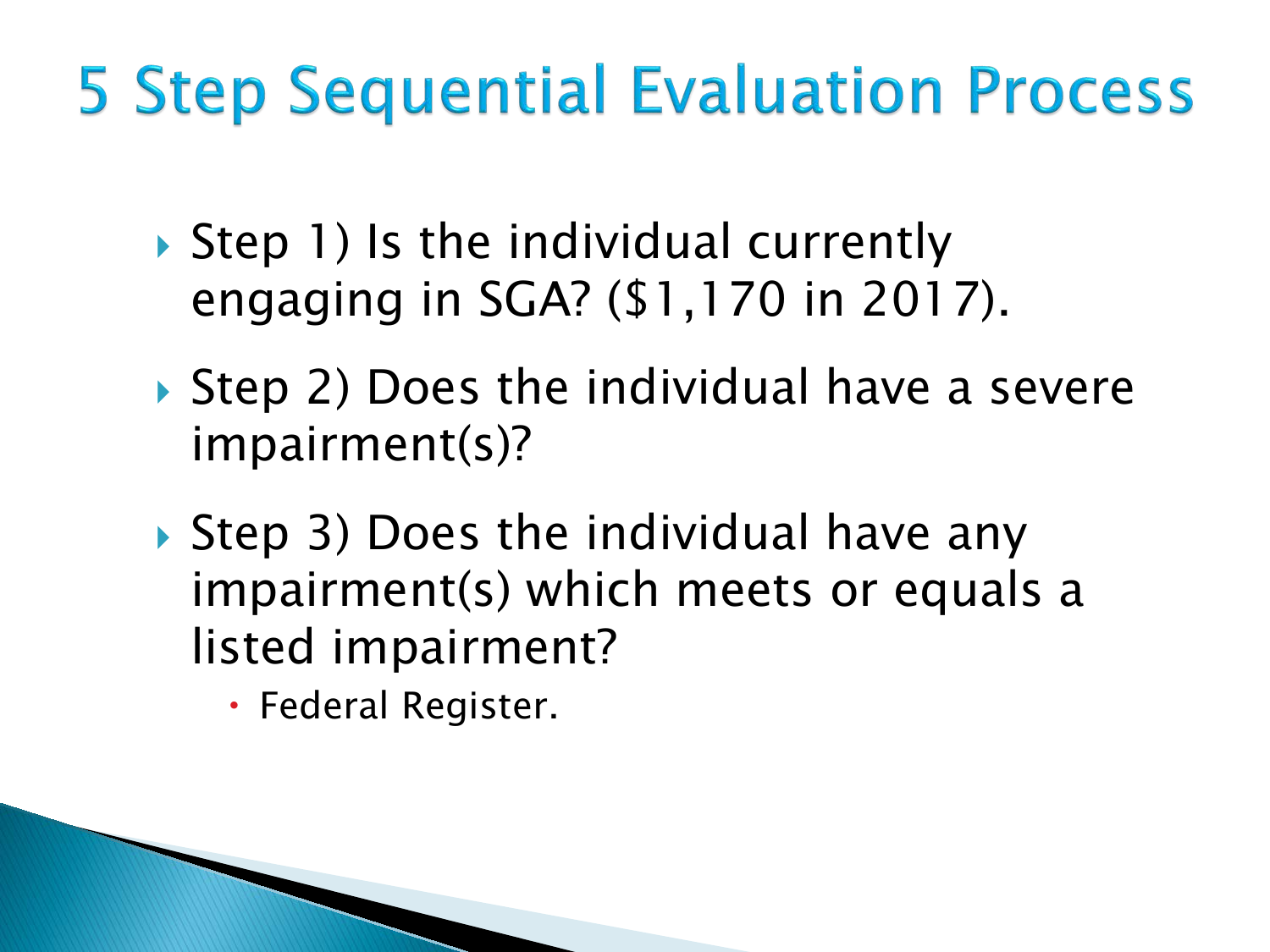# 5 Step Sequential Evaluation Process

- ▶ Step 4) Does the individual have any impairment(s) which prevents past relevant work? (last 15 years)
- ▶ Step 5) Does the individual's impairments prevent them from doing any other work in the national economy
	- This last step considers age, education, and work experience
		- "Grids"
		- Compassionate Allowances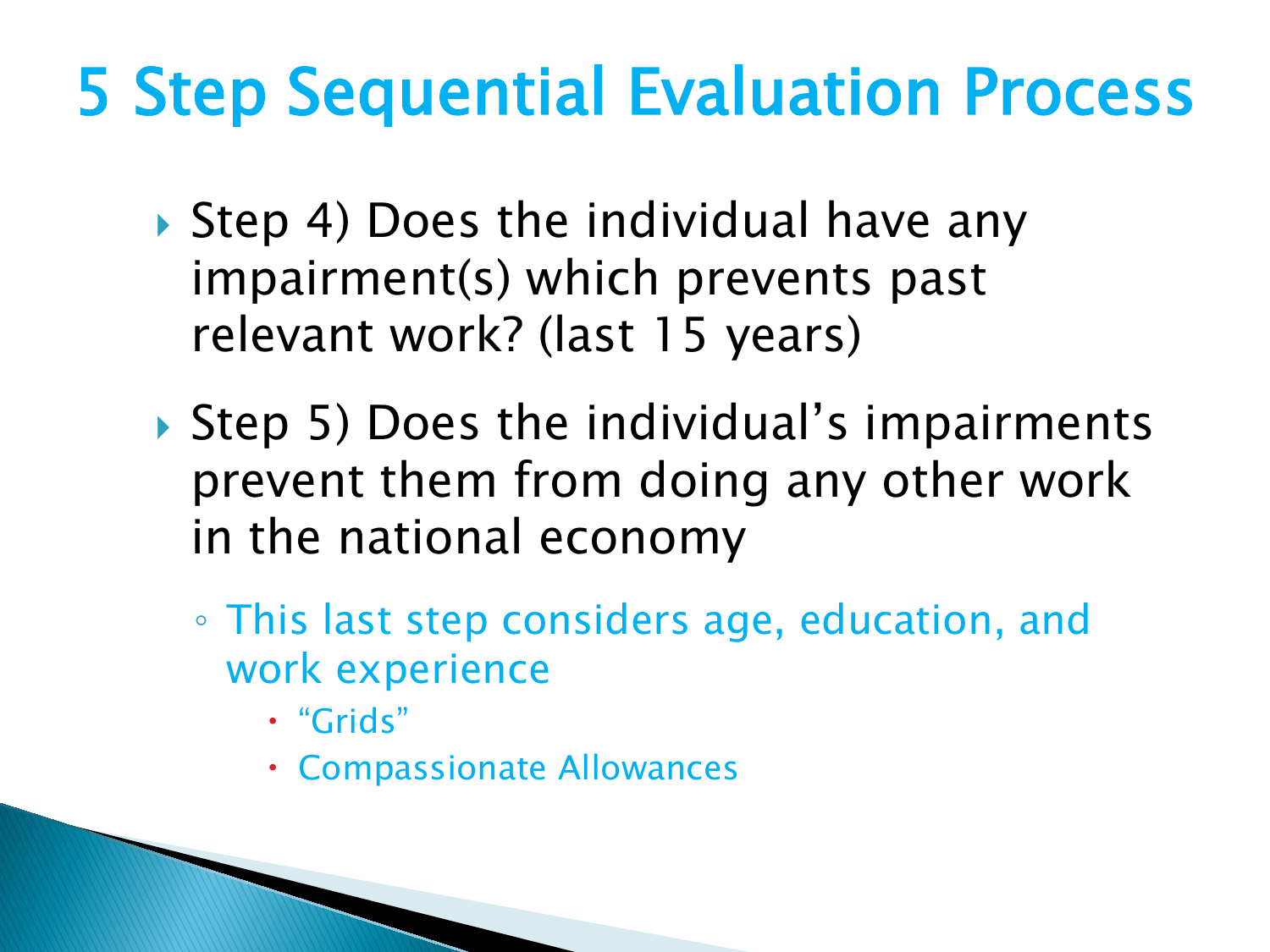# **SSI For Children Sequential Evaluation**

- ▶ Same as for Adult except:
- ▶ Step 3---Separate set of "Listings" for child impairments
	- Federal Register
- ▶ Step 5---Child must have a mental or physical impairment which result in marked & severe functional limitations
	- Including emotional & learning problems
	- Compassionate Allowances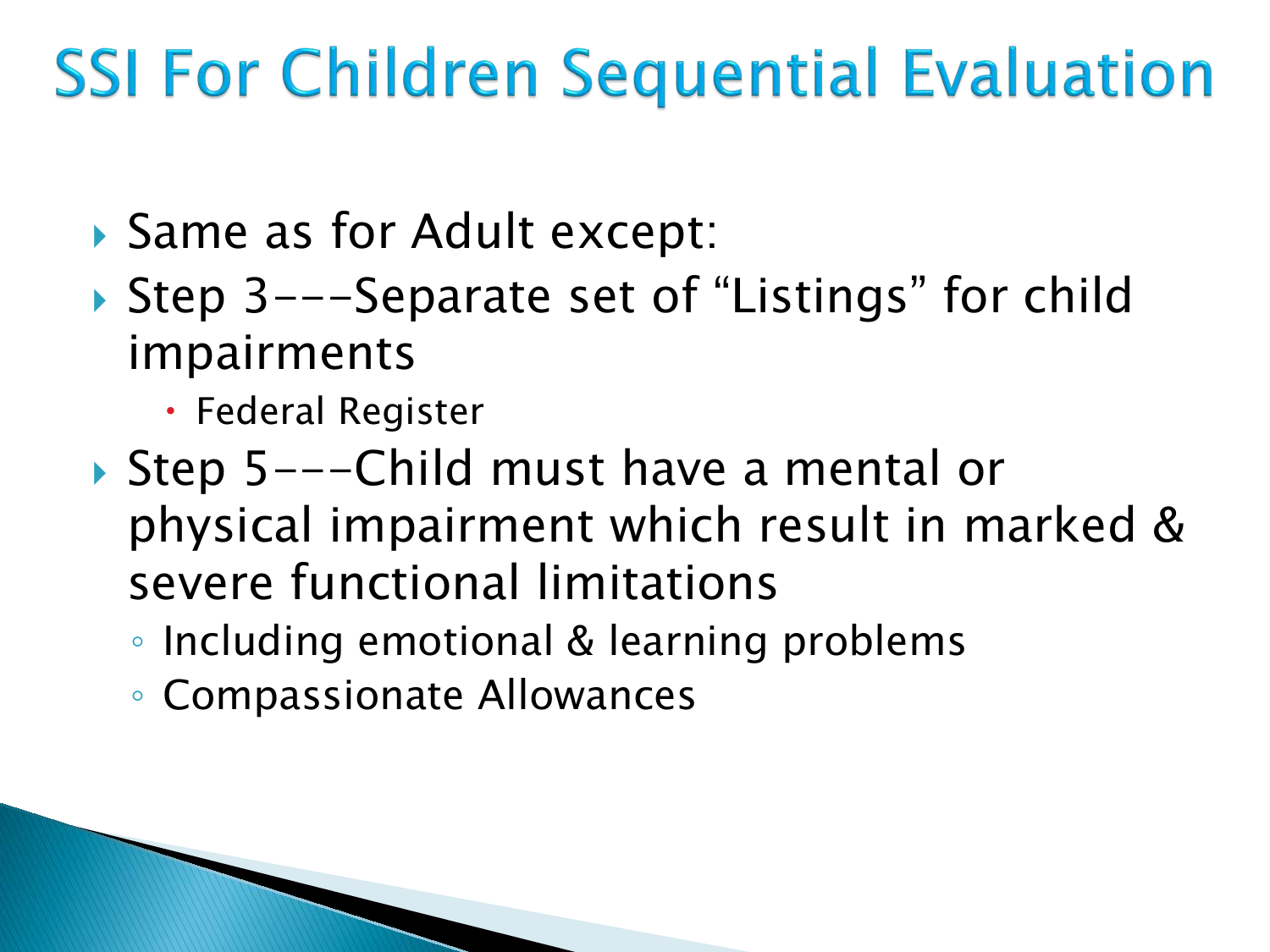# The Social Security Disability Process

- Almost everyone is denied Social Security Disability & SSI benefits when they first apply.
	- Initial Application (80% denial rate).
	- Reconsideration (90% denial rate).
	- Hearing before an Administrative Law Judge (43% approval rate)
	- Appeals Council Review.
	- Federal District Court.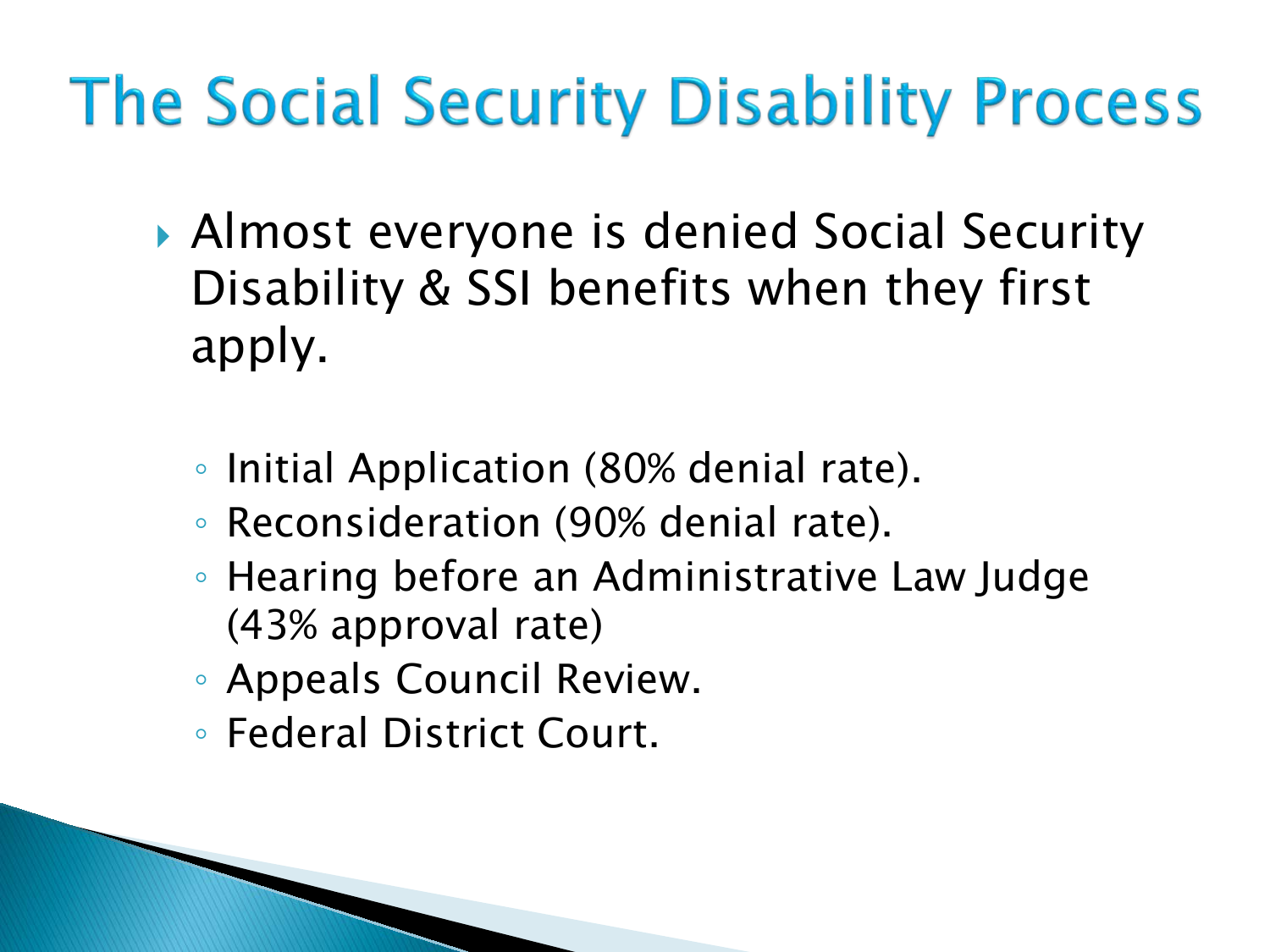# **The Hearing**

- ▶ The average waiting time varies from office to office.
- ▶ DC Hearing Office—22 Months Wait
- What's involved at the hearing?
	- Not scary
	- The claimant, the judge, Vocational Experts, Medical Experts, Attorney, sworn testimony
- ▶ What should be done to prepare for the hearing?
	- Electronic claim file, medical records, letters/interrogatories from treating specialists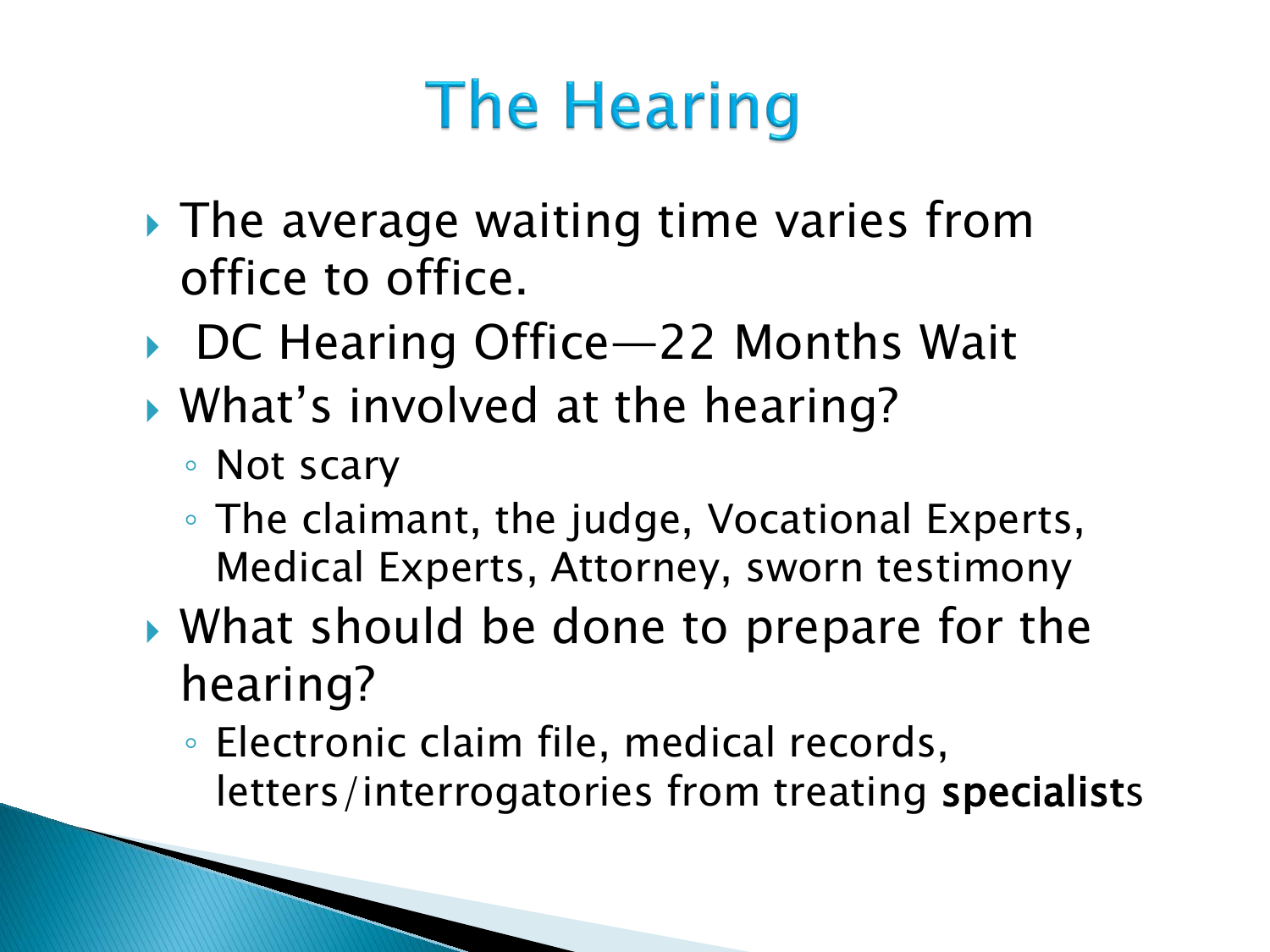# **Why Hire An Attorney?**

- Greatly increases your chance of approval.
- What will my attorney normally do for me?
	- Complete all paperwork for you.
	- Help obtain medical records/documents.
	- Prepare you to testify before the judge.
	- Attend hearing with you and represent you in front of the Administrative Law Judge.
- What does it cost to hire an attorney for a Social Security Disability case?
	- Attorney Fee must be approved by SSA.
	- Attorney Fee set by SSA.
	- Contingency (only pay if you receive benefits).
	- 25% or \$6,000 whichever is less of back benefits, no future benefits.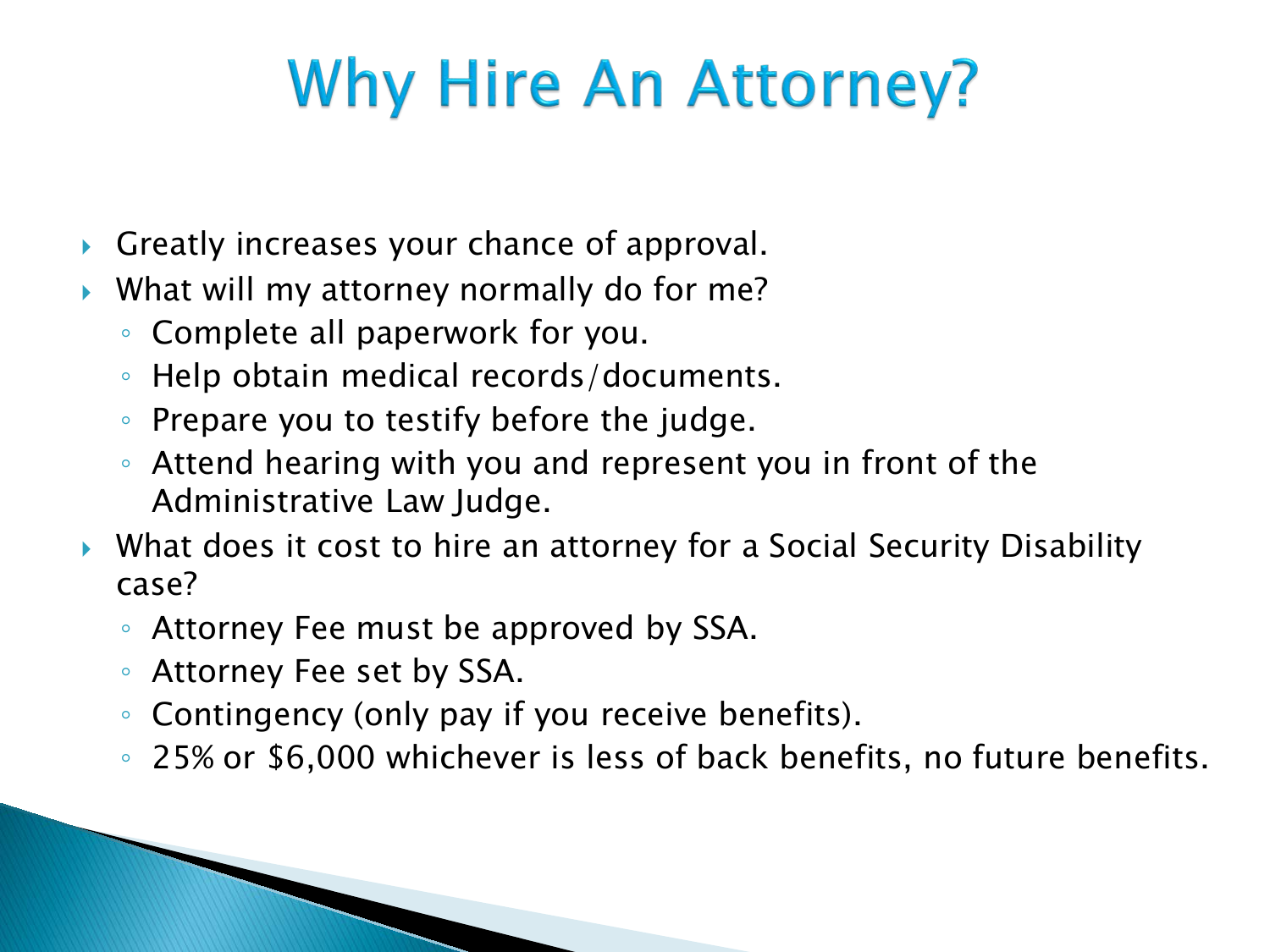#### **How and When Should You Apply** for Benefits

- ▶ Apply as soon as possible---do not wait
- ▶ Apply online at SSA.GOV or
- Call SSA at 1-800-772-1213 and arrange for a telephone or in person appointment.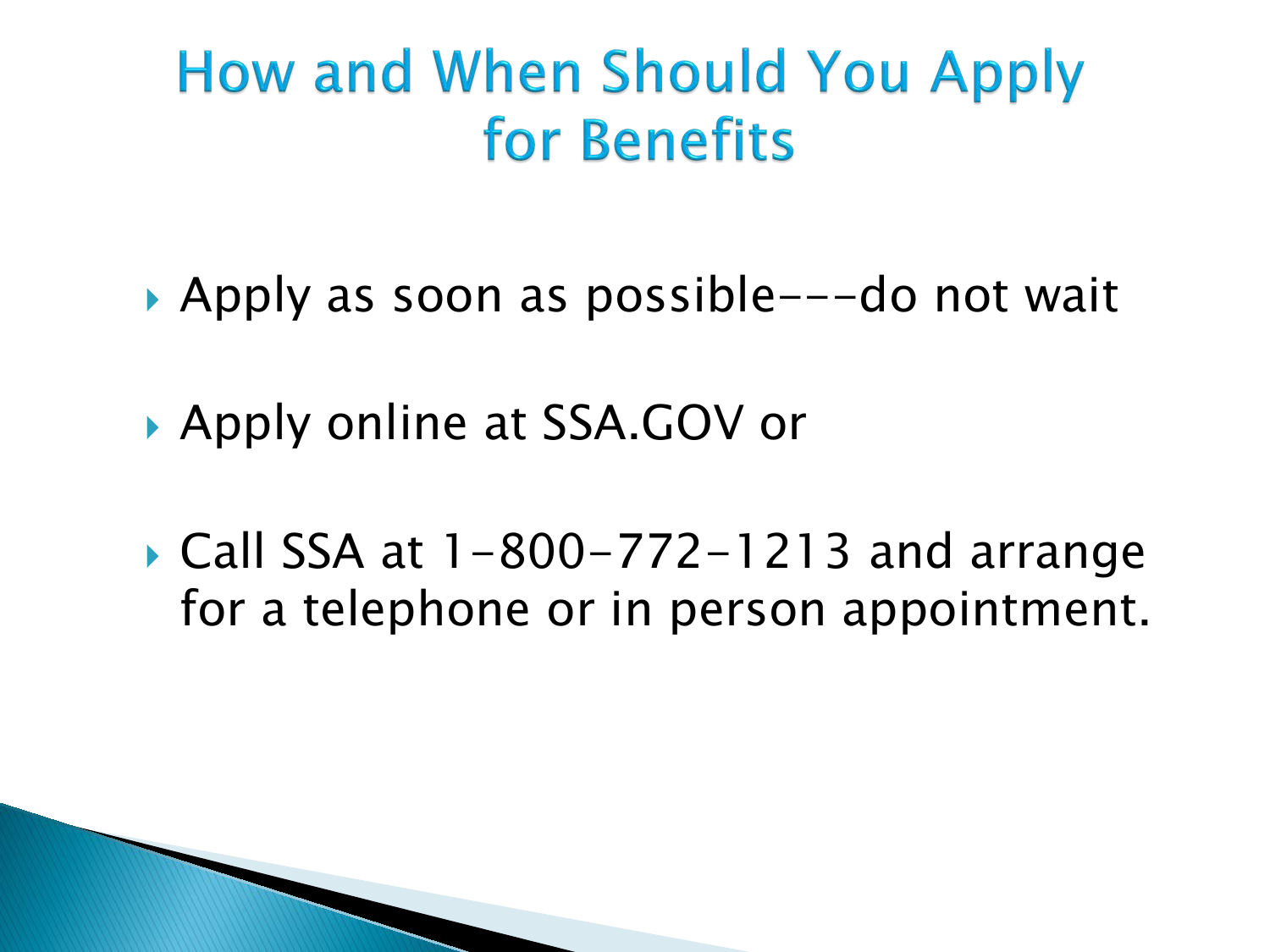# **Working After Receiving Benefits**

- ▶ Very tricky
- Many times not a good idea
- ▶ 9 month trial work period (SSDI only)--Trial Work Month----\$840 (2017)
- ▶ Work incentives & programs (ex. Ticket to Work)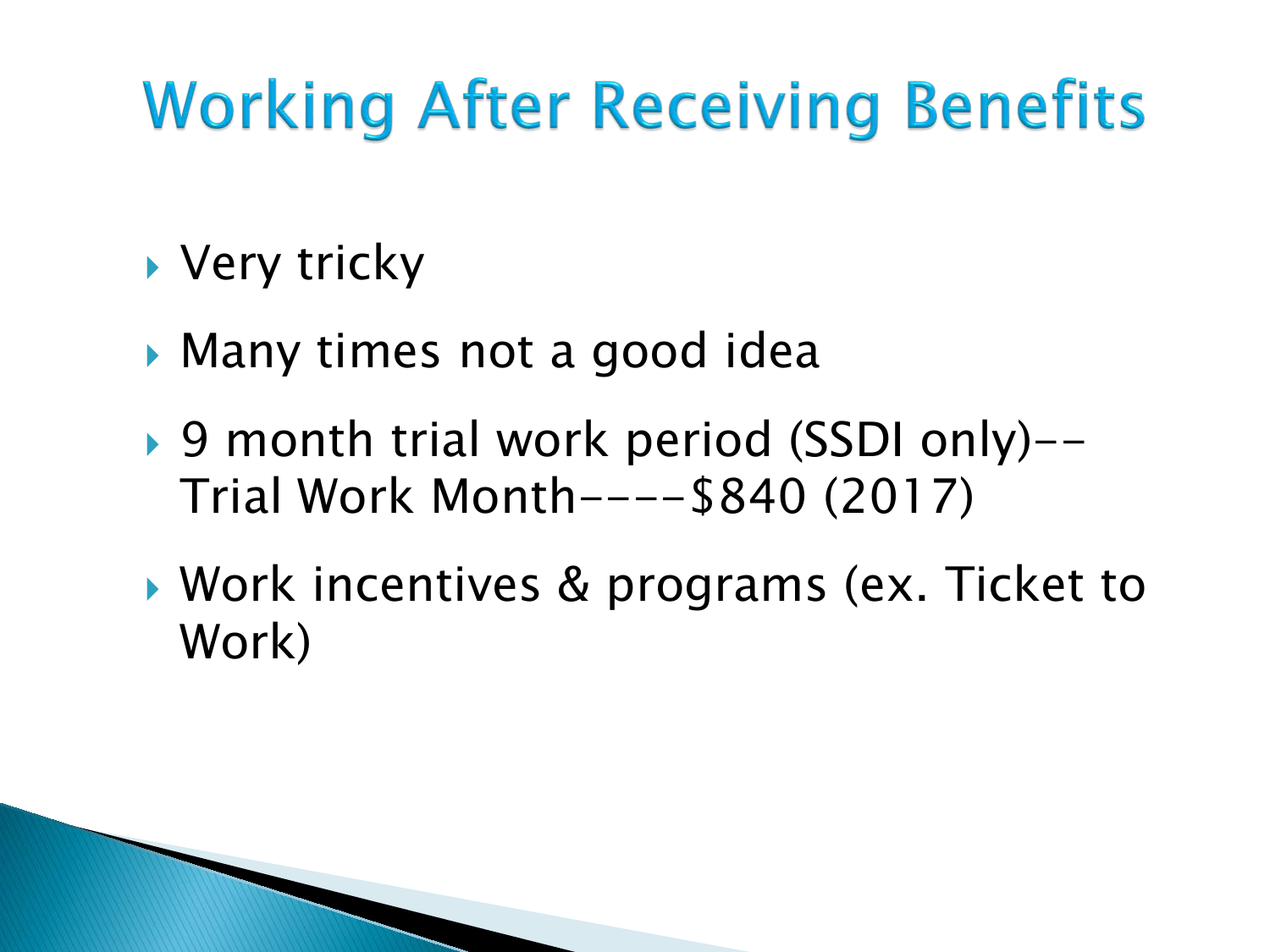# **Social Security Disability Reviews**

- ▶ Don't Panic.
- ▶ Everyone Gets Reviewed---Notebook System.
- ▶ Sort of like an IRS Audit---your number comes up.
- Review is all on paper---no need to go through the hearing process again.
- If you are still not working and are still receiving treatment from a specialist---no worries.
- Reviews will stop at your full retirement age.